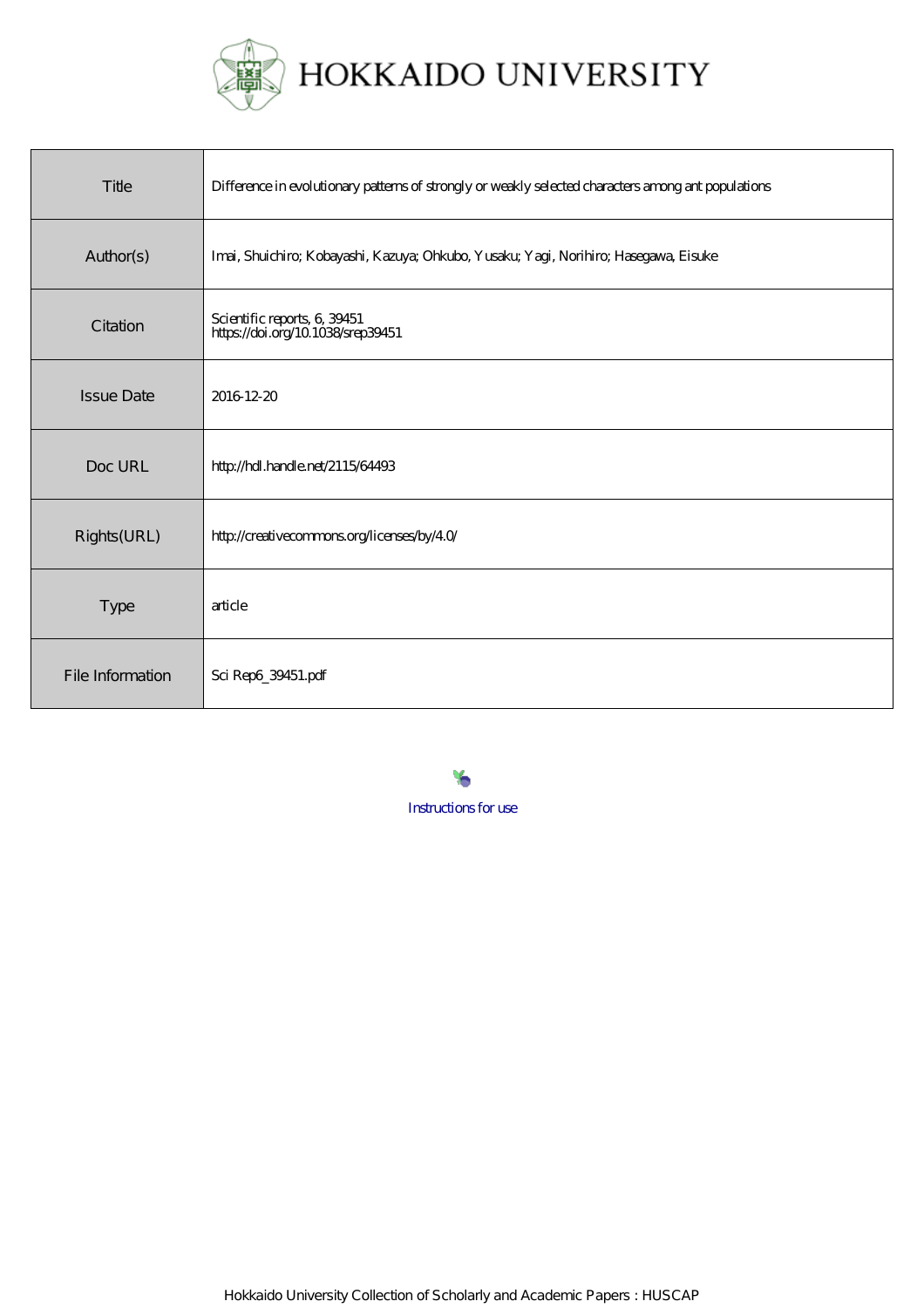# SCIENTIFIC REPORTS

Received: 07 March 2016 accepted: 23 November 2016 Published: 20 December 2016

## **Difference in evolutionary patterns OPENof strongly or weakly selected characters among ant populations**

**Shuichiro Imai, Kazuya Kobayashi† , YusakuOhkubo, NorihiroYagi & Eisuke Hasegawa**

**Despite being a central issue in evolutionary biology, few studies have examined the stasis of characters in populations with no gene flow. A possible mechanism of such stasis is stabilizing selection with similar peaks in each population. This study examined the evolutionary patterns of morphological characters with and without strong selection in ant populations. We show that compared to a character that seems to be less important, characters that are more important were less variable within and among populations. Microsatellite analyses showed significant genetic differences between populations, implying limited gene flow between them. The observed levels of genetic differentiation cannot be attributed to recent population separations. Thus, the observed differences in morphological variance seem to reflect the degree of selection on each character. The less important character changed proportionately with time, but such a pattern was not observed in more important characters. These results suggest that stabilizing selection maintains morphological stasis between populations of the same species with minimal gene flow independent of divergence times.**

Understanding the forces responsible for generating biodiversity is one of the most important goals of evolutionary biology. Consequently, the mechanisms underlying diversification among populations have attracted considerable attention<sup> $1-11$ </sup>. While gene exchange above a certain threshold is considered to prevent populations from differentiatin[g12–14,](#page-8-0) local adaptations can result in differentiation between populations with minimal gene flo[w10,](#page-8-1)[15–19](#page-8-2).

Among populations with minimal gene flow, a common stabilizing selection pressure can result in stasis in the status of a character<sup>20</sup>. As a result, an evolutionary pattern in which the amount of character change does not correlate with time is expected. In contrast, characters under no (or weak) selection are expected to show time-dependent changes because of the effects of random genetic drift<sup>21</sup>. Although molecular evolution supports these views based on biased ratios between synonymous and non-synonymous nucleotide substitutions<sup>[22](#page-8-5)</sup>, examinations of morphological characteristics are needed to confirm the existence of these mechanisms in relation to evolution of morphology. Comparing evolutionary patterns for morphological characters with and without selection is thus important for understanding the mechanisms generating diversity and similarity among populations within a species. There have been a few studies focused on the evolutionary mechanisms responsible for promoting stasis among populations<sup>20,23</sup>, but no study has compared evolutionary patterns between characters with and without selection.

In this study, we compared the evolutionary patterns of characters under strong or weak selection among ant populations with minimal gene flow. For each character with a different functional importance, we investigated its degree of variation within and among populations. Then, the amount of evolutionary change, along with the phylogenetic branching pattern, was compared with branch lengths using a phylogenetic tree reconstructed from genetic distances among populations, which were estimated from 4 microsatellite loci. Based on the results, we discuss the factors affecting the evolutionary patterns for characters experiencing different strengths of selection.

### **Results**

**Function and frequency of use in the examined characters.** We compared the frequency of use of two morphological structures (tibial spur of the right front leg, FTS; and tibial spur of the right hind leg, HTS) by

Laboratory of Animal Ecology, Department of Ecology and Systematics, Graduate School of Agriculture, Hokkaido University, Kita-ku, Sapporo 060-8589, Japan. **†** Present address: Laboratory of Insect Ecology, Graduate School of Agriculture, Kyoto University, Oiwake-cho, Kitashirakawa, Sakyo-ku, Kyoto 606-8502, Japan. Correspondence and requests for materials should be addressed to E.H. (email: [ehase@res.agr.hokudai.ac.jp](mailto:ehase@res.agr.hokudai.ac.jp))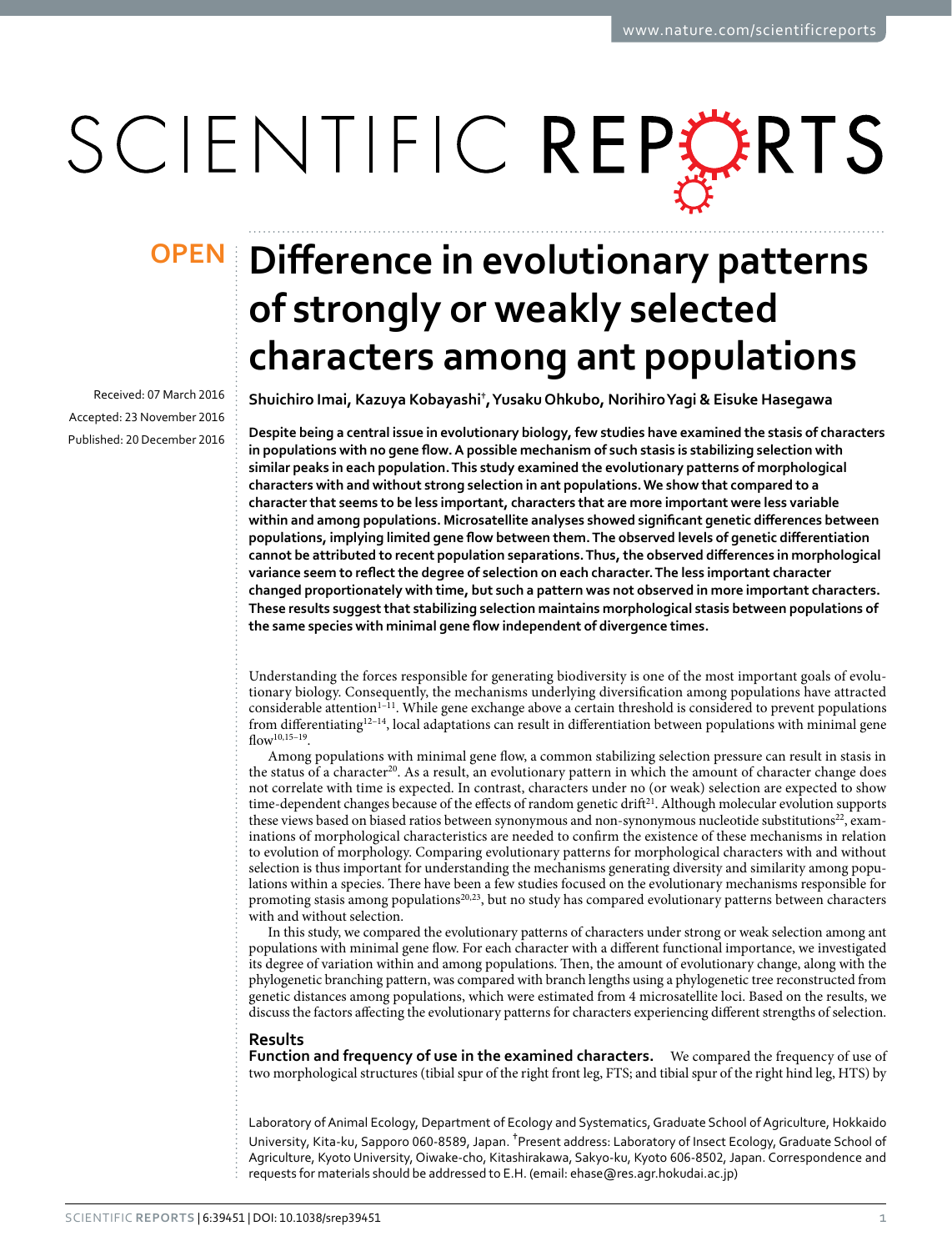

<span id="page-2-0"></span>**Figure 1. Phylogenetic relationships among the populations examined inferred from COI sequences.** (**a**) and (**b**) are the NJ tree and one of the three MP trees, respectively. The numbers above the nodes represent bootstrap probabilities greater than 30%.

using 10 *Formica yessensis* workers collected from a population in Ishikari (see Supplementary Fig. S1). During the observations, all the workers frequently used their FTS to clean their antennae, while they seldom used their HTS, which was only observed for use in scratching the back surface of the abdomen where no apecial organs are found. The frequency of use of each character during an hour of observation was  $371.9 \pm 59.0$  (mean  $\pm$  S.D.,  $n = 10$ ) and 0.20  $\pm$  0.40 for the FTS and the HTS, respectively. The difference was highly significant (t-test,  $t=19.931$ ,  $df=18$ ,  $p<0.0001$ ), suggesting that the FTS experiences stronger selection than the HTS.

One may think that the frequency of use is not useful for estimating the adaptive significance of organs because, for example, insects' copulatory organs are adaptively important but are used only a few times in their life. Thus, we provide an additional explanation for the logical basis of our assumptions (strong selection on FTS length (FTSL) and weak selection on HTS length (HTSL)) in detail. First, worker ants from all the populations examined used their FTS for cleaning their antennae. The antennae of ant workers are their most important sensory organ, and many chemical sensory receptors exist on its surface. If a worker ant goes without cleaning her antennae for long time, she loses her most important sense (ants are not highly dependent on vision). Thus, FTSL in all populations must be optimized for efficiently cleaning antennae. In fact, the shape of the FTS is quite different from that of other homologous traits (MTS and HTS). The FTS has a brush-like shape to clean the surface of antennae (see Fig. S2), but the MTS and HTS are simple spines. These facts indicate that the FTS is a special organ used to clean antennae and that it is under a strong stabilizing selection to maintain this function. This provides a strong basis for assessing selection on FTSL independent from the frequency of FTS use. Second, we personally observed many ants from multiple populations during much longer time periods than reported above and never observed uses for the HTS other than the reported behaviour (infrequently used to scratch the back surface of the abdomen). In addition, anatomically, the HTS is not likely used to manage any important organ of ants. Thus, these facts support the assumption of weak selection on this character irrespective of its frequency of use. Thus, we assumed strong selection on the FTS and weak selection on the HTS, and selected these characters for this study.

In addition, on September 6, 2016, we collected 50 workers from the shore in Ishikari and calculated the residuals for FTSL, HTSL and the length of the tibial spur of the right middle leg (MTSL) from an allometric equation with head width. Differences in the residual variances were compared for each pair of the three characters using *F* tests. After a Bonferroni correction for multiple comparisons, the residual variance of FTSL was found to be significantly smaller than that of MTSL and HTSL. Whereas, there was no difference between MTSL and HTSL (for detail, see Supplementary Table S2). These results suggest weak (or no) stabilizing selection on MTSL and HTSL and strong stabilizing selection on FTSL. Note that we did not observe the use of the MTS by any worker for any purpose.

Another measured character, the length of tibia of the right hind leg (HTL), could also experience strong selection based on the fact that the walking speed of a worker was reduced to approximately 48% after cutting the HTL at an intermediate point (for experimental details and results, see Supplementary Fig. S3). This result clearly shows that a change in HTL results in a serious reduction of individual performance. Similarly, any mutation that brought about such an inconvenient change will be quickly selected out of the population. Thus, it is reasonable to assume the presence of strong stabilizing selection on HTL.

**Fragility of species identity and data combination.** We examined 10 populations of *F. yessensis* and *F. truncorum* from Japan and Korea (referred as far-east populations; see Supplementary Fig. S1). First, we performed a statistical test to assess species identity for both species to determine if data could be combination for these far-east populations. If far-east populations of *F. yessensis* and *F. truncorum* have genetically differentiated from each other in substantial manner, a given species distance between two populations (1 or 0, belonging to the same species or not) will be correlated with the genetic distance irrespective of the geographic distance. The partial correlation analysis showed no significant correlation between the species distance and the genetic distance when the geographic distance was controlled for (Partial Mantel test, Kendall's  $\tau = 0.105$ , p = 0.178). This result indicates that the present taxonomic status is not robust (see also [Fig. 1](#page-2-0)), suggesting that we can combine data for the far-east populations.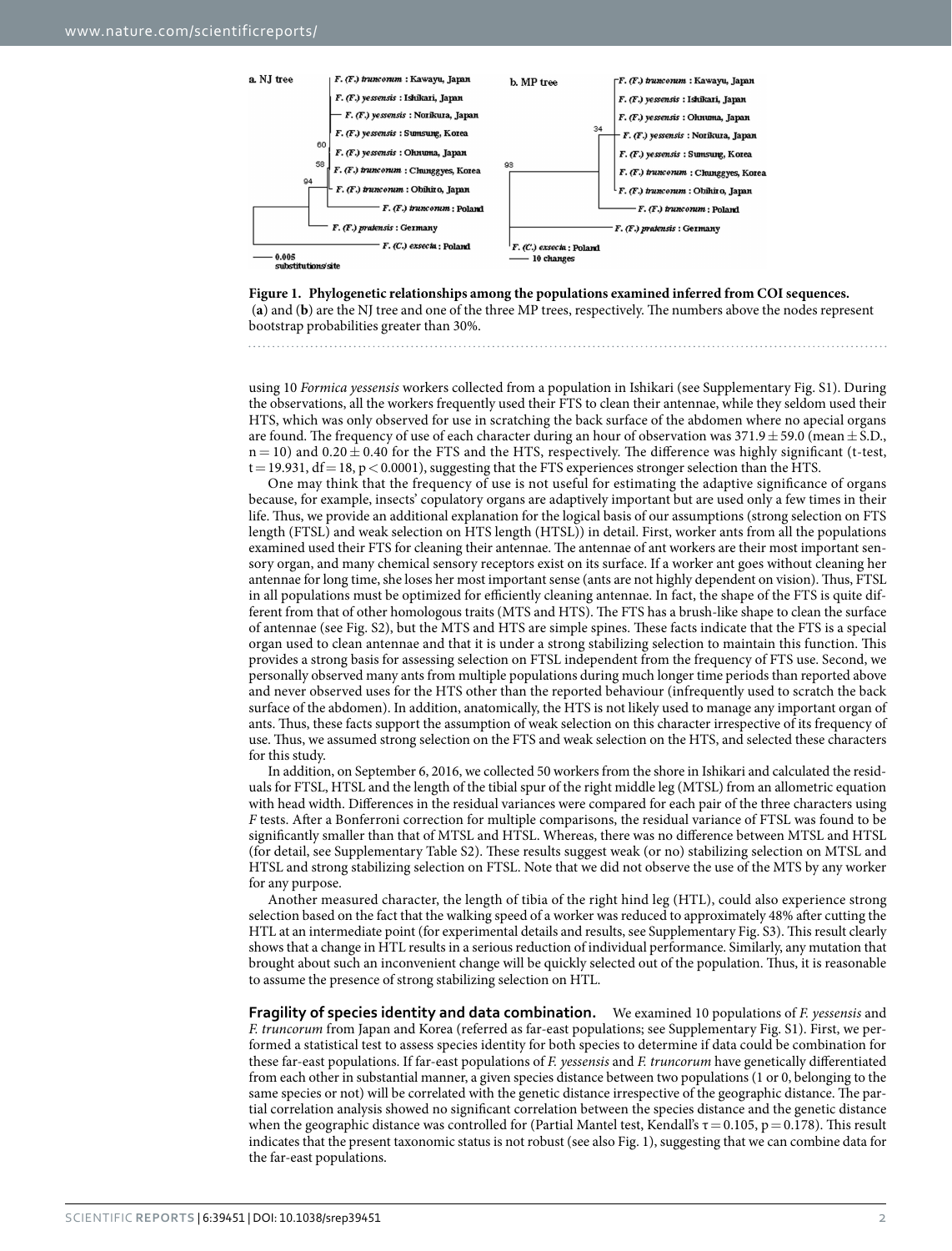|             | Populations |         |        |         |          |        |         |          |                    |  |  |
|-------------|-------------|---------|--------|---------|----------|--------|---------|----------|--------------------|--|--|
|             | Kawavu      | Obihiro | Furano | Moshiri | Ishikari | Ohnuma | Gotenba | Norikura | Average $\pm$ S.D. |  |  |
| <b>FTSL</b> | 20.8        | 30.1    | 13.3   | 18.5    | 21.3     | 10.9   | 9.35    | 12.0     | $17.0 \pm 6.98$    |  |  |
| <b>HTL</b>  | 7.7         | 6.8     | 7.3    | 6.5     | 9.8      | 6.2    | 5.3     | 5.8      | $6.9 \pm 1.40$     |  |  |
| <b>HTSL</b> | 105.7       | 121.4   | 29.8   | 32.7    | 143.0    | 99.8   | 50.40   | 59.7     | $80.3 \pm 42.73$   |  |  |

**Table 1. Residual variance of each character in each population.** The residuals were calculated using the regression line of each character to HW. In all the populations, residual variance was significantly diverse among populations (F-test, all significant aeter Bonferroni correction) being the largest in HTSL, the intermediate in FTSL and the smallest in HTL.

A COI gene sequence of 1041 nt (GenBank Accession No., AB103355-AB103364) was used to reconstruct a molecular phylogeny. All three methods (Bayesian inference, maximum parsimony and neighbour joining) resulted in a branching pattern in which the Far-East (Japan+ Korea) populations were derived from European *F. truncorum* ([Fig. 1](#page-2-0)). While there were insufficient synapomorphic substitutions to resolve the phylogenetic relationships within the far-east populations, this result suggests that these populations have undergone diversification from a common ancestor (presumably a common ancestor shared with European *F. truncorum*) after arriving at this area. A combination of the data for *F. truncorum* and *F. yessensis* in the far-east populations is thus further justified.

**Morphological differences among populations.** Head width (HW) was used as an index of body size as this character was found to be the most isometric for PC1 in an analysis including all the four characters<sup>[24](#page-8-7)</sup>. The allometric relationships of the lengths of the tibial spurs on the right legs (right fore leg spur length, FTSL; right hind leg spur length, HTSL) relative to HW were then calculated (Supplementary Table S1). An ANCOVA showed that the slopes of all the characters significantly varied among the populations (see Supplementary Table S1), indicating that each character has significantly diversified among the populations.

The variance associated with the slopes of HTL, FTSL and HTSL among the populations was  $0.90 \times 10^{-5}$ , 1.86× 10<sup>−</sup><sup>5</sup> and 11.17× 10<sup>−</sup><sup>5</sup> , respectively. HTSL exhibited a considerably larger variance than the other two characters among the populations. Simple comparisons revealed significant differences in the degree of variance between FTSL and HTSL (*F* test, *F*=6.658, df=7, 7, P=0.036) and between HTL and HTSL (*F* test, *F*=21.655,  $df = 7, 7, P = 0.0016$ ), but the difference between HTL and FTSL was not significant (*F* test,  $F = 3.2523$ ,  $df = 7, 7$ ,  $P = 0.09$ ). These results show that although HTL and FTSL were significantly different among the populations (see Supplementary Table S1), HTSL was the most variable character within and among the populations. In addition, the above results support our hypothesis that HTL and FTSL are under strong stabilizing selection pressures, but HTSL is not.

No significant correlation was detected between the slopes obtained and the latitude of the collection site (HTL:  $r = -0.259$ , P = 0.554; FTSL:  $r = -0.233$ , P = 0.595; HTSL:  $r = 0.072$ , P = 0.872). Thus, a geographic cline was not detected for any character.

**Residual variances within populations.** The residuals from an allometric regression of a character relative to HW were calculated for each character in each population, and the variance in the residuals (residual variance) was calculated for each population (Table 1). In all the populations, the variance in the residuals relative to the allometric regression line was the largest for HTSL, intermediate for FTSL and the smallest for HTL (Table 1), and the differences were statistically significant between all combinations of the characters (paired *t*-test, df= 7: HTL vs. FTSL, *t*=4.379, P=0.0032; HTL vs. HTLS, *t*=4.884, P=0.0018; FTSL vs. HTSL, *t*=4.504, P=0.0028). These results suggest that although HTL shows the strictest allometric constraints, FTSL is more strictly constrained than HTSL. As a result, the ranking of characters in relation to the strength of selection pressure was estimated to be as follows: HTL>FTSL>HTSL.

There are variances in the strength of selection on HTSL among the populations because HTSL significantly varies among the populations (see Supplementary Table S1). In fact, several populations show allometric slopes steeper than unity for HTSL. (slope (S) > 1; Kawayu, Obihiro, Ishikari, Ohnuma, Norikura). In these populations, the average residual variance of HTSL is  $550.2 \pm 30.8$  (mean  $\pm$  S. D.) and that of FTSL is 95.1 $\pm$  7.8, whereas in the other populations (S < 1; Furano, Moshiri, Gotemba), the former is  $112.9 \pm 11.2$  and the latter is  $41.2 \pm 4.6$ . Because the average residual variance in HTSL in the former populations  $(S > 1)$  is significantly larger than that of the later populations  $(S < 1)$  (*t*-test,  $t = 2.131$ , df = 4, p = 0.0385), there may be differences in the strength of selection on HTSL among populations (selection is stronger in the populations with  $S < 1$ ). However, even in the populations with S< 1, the average residual variance in HTSL is marginally larger than that of FTSL (*t*-test,  $t=2.92$ ,  $df=2$ ,  $p=0.054$ ). This marginality difference could be due to the small sample size (n = 3). These results support the following view: although there are differences in the strength of selection on HTSL among populations, the selection strength is consistently stronger on FTSL than on HTSL in each population.

Another possibility is that the HTS is used as a weapon because insect weapons are selectively important but frequently show a large variance within populations, such as in the stag beetles, which shows dimorphism in its mandible<sup>25</sup>. However, we never observed the current ants using their HTS as weapons. In the dimorphic male stag-beetle, *Prosopocoilus inclinatus*, the lengths of their mandibles (weapons) show a strong allometric constraint within each morph, i.e., the residual variance is small within each morph<sup>25</sup>. Furthermore, in the current ants, all the allometric regression lines for HTSL on HW within each population show linear trends without any inflection point, indicating monomorphism for HTSL from the viewpoint of allometry. Thus, the large residual variance in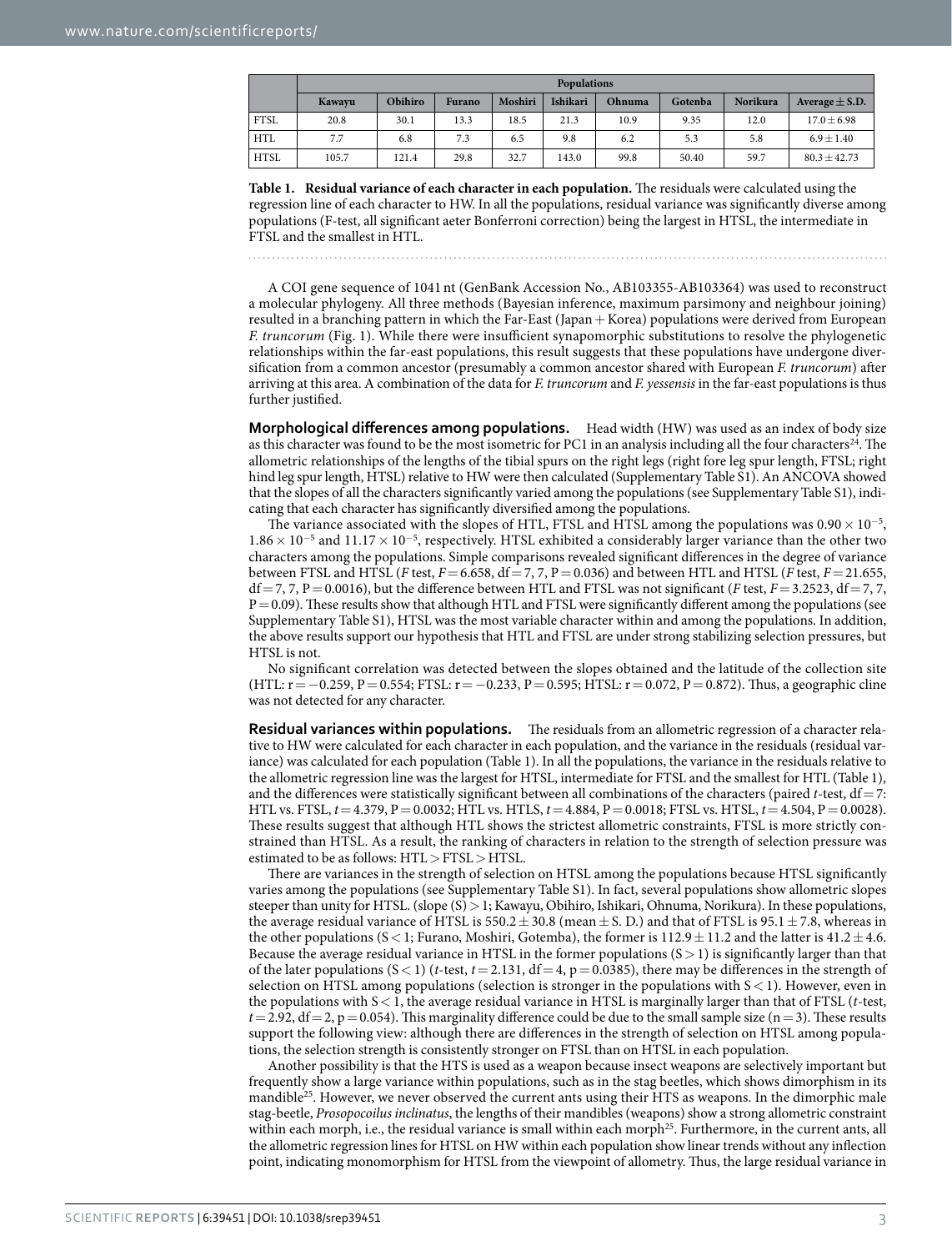

<span id="page-4-0"></span>**Figure 2. Phylogenetic relationship among Far-East** *Formica* **spp. populations.** Phylogeny was estimated bylocus bootstrap using the chord distance (Dc), from allele frequencies at four microsatellite loci. The numbers above the nodes represent bootstrap probabilities from 1000 replicates.

HTSL is not attributed to HTSL polymorphism. As a result, weak stabilizing selection on HTSL remains a likely explanation of the large residual variances for this character within and among the populations.

**Population genetics based on the microsatellites.** We determined the genotypes of a total of 911 workers from the 10 populations for 4 microsatellite loci. Significant linkage disequilibrium was not detected for any pair of loci, indicating that every locus is independent of each other. Inbreeding coefficients  $(F_{IS})$  were not significantly positive in 9 of the 10 populations, with the exception of the values for the Furano population (Furano:  $F_{1S} = 0.158$ ,  $P < 0.0001$ ), indicating that inbreeding does not occur in the most populations. The average relatedness between workers in a nest was not significantly different from zero in 7 of the 10 populations, with the Ishikari, Furano and Chunggyesan populations being the exceptions. However, even in these populations, the estimated values were close to zero (mean± 95% confidential limit: Ishikari, −0.022± 0.018; Furano,  $0.0091 \pm 0.0086$ ; Chunggyesan,  $0.262 \pm 0.226$ ), suggesting that multiple workers from a nest reflect each queen's genotype.

**Genetic differentiation and phylogenetic relationships among populations.** The fixation index  $(F_{ST})$  among the populations ranged from 0.023 to 0.488. All except one of the values were significantly different from zero after a Bonferroni correction for multiple comparisons with a strict significant level of  $p = 0.001$  (Permutation test for all pairs with one excluded,  $p < 0.00001$ ; significance level after Bonferroni correction,  $p = 0.0005$ ). In the Gotemba-Norikura pair, the  $F_{ST}$  scores did not significantly differ from zero after the Bonferroni correction ( $F_{ST}$  = 0.023, Permutation test, p = 0.009; significance level after Bonferroni correction,  $p = 0.0005$ . [Figure 2](#page-4-0) shows the NJ tree based on the chord distance (Dc) for the Far-East populations by locus bootstrap values from 1000 replicates. The Japanese populations formed two major clades, i.e., Norikura+ Gotemba+ Ohnuma (Clade I) and the other populations from Hokkaido (Clade II). There was a large gap in the Dc between the two clades. The Korean populations were closer to the members of Clade I. This distance-based phylogeny also suggests the fragility of the present taxonomy of these species because several *F. yessensis* populations (Ishikari and Samsung) formed a robust clade with *F. truncorum* [\(Fig. 2\)](#page-4-0). This provides additional justification for combining the data from these species, and thus, we used the combined data in the following analyses.

**Ancestral states and evolutionary patterns of the characters.** We reconstructed the ancestral states of each of the three characters (HTL, FTSL and HTSL) at each branching point within the above tree using the Kutsukake and Innan's (KI) method<sup>26</sup> (see the Methods section for details). The independent contrast analysis revealed no significant correlation between any pair of characters (FTSL vs. HTSL:  $r = -0.090$ ,  $z = -0.181$ , df = 7, p = 0.8561; HTL vs. FTSL:  $r = 0.595$ ,  $z = 1.370$ , df = 7, p = 0.1708; HTL vs. HTSL:  $r = -0.044$ ,  $z = -0.087$ ,  $df = 7$ ,  $p = 0.9303$ ), suggesting that these characters have evolved independently from each other. Moreover, the strengths of stabilizing selection, represented by the variable  $\alpha$  in the KI method, for HTL, FTSL and HTSL were estimated as (mean  $\pm$  SD) 0.770 $\pm$  0.163, 0.698 $\pm$  0.213 and 0.335 $\pm$  0.203, respectively. These estimated values were significantly different from each other (one-tailed *t*-test; HTL vs. FTSL: *t*= 2.7113, df= 183, p= 0.0037; HTL vs. HTSL: *t*= 16.566, df= 188, p< 0.0001; FTSL vs. HTSL: *t*= 12.164, df= 195, p< 0.0001). Thus, the order of characters in relation to stabilizing selection strength was again estimated to be as follows: HTL>FTSL>HTSL.

Next, we examined whether the amount of evolutionary change in each character is correlated with branch lengths. Because there is a large gap in the distance between Clade I and II, we conducted the analysis on each the clade. This treatment is required because the ancestor of Clade I is assumed to have come to Japan through the Korean peninsula, whereas that of Clade II probably arrived in Japan via Sakhalin. No characters showed a correlation with branch length within Clade I (for all characters,  $p > 0.05$ ). A significant positive correlation was detected for HTSL in Clade II ( $r = 0.724$ ,  $z = 2.049$ , df = 8, p = 0.0405), but HTL and FTSL did not show such a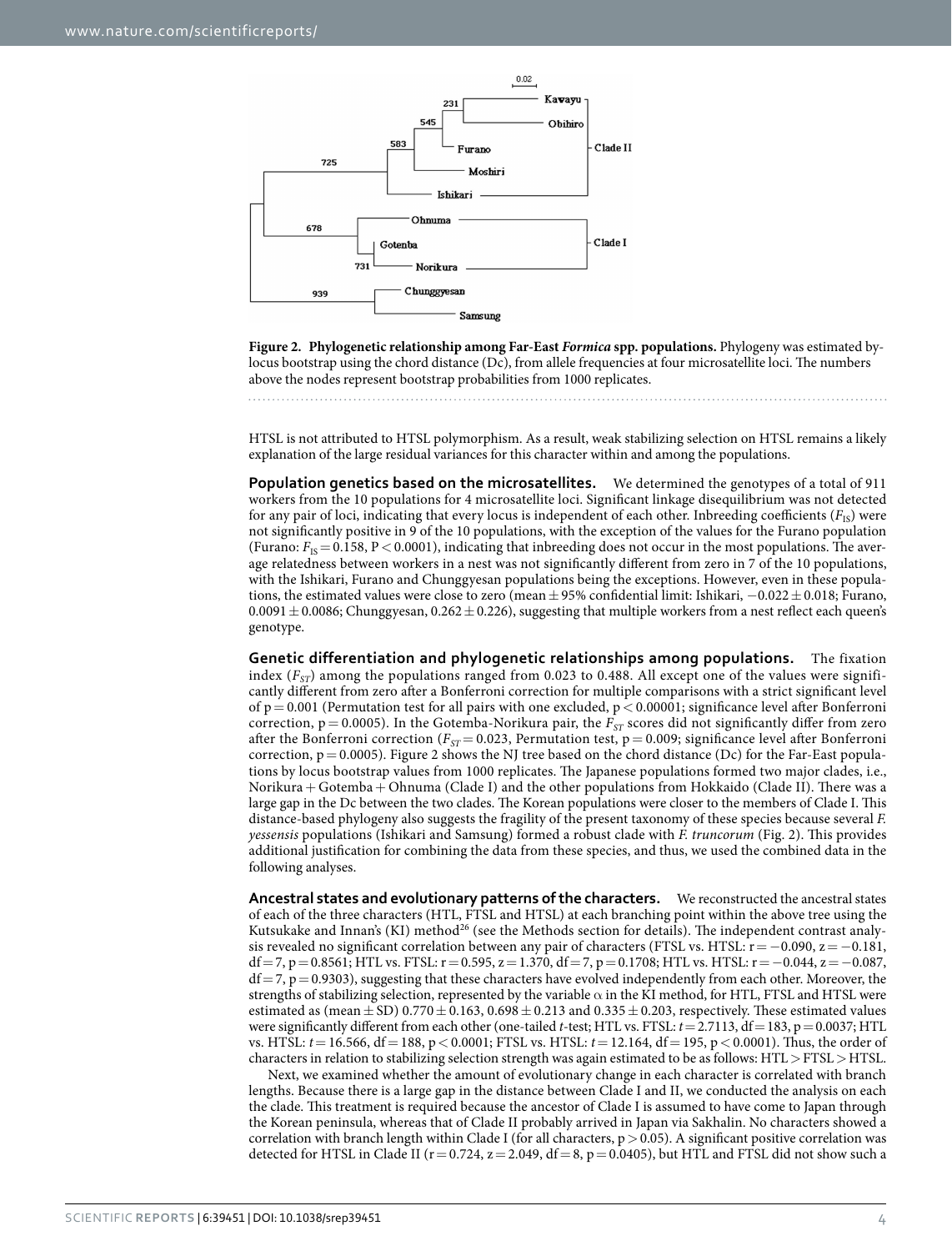trend (HTL:  $r = 0.548$ ,  $z = 1.376$ ,  $df = 8$ ,  $p = 0.169$ ; FTSL:  $r = 0.602$ ,  $z = 1.558$ ,  $df = 8$ ,  $p = 0.1193$ ). These results show that only HTSL in Clade II has evolved in a manner corresponding to the time after branching.

#### **Discussion**

The independent contrast analysis did not reveal any evolutionary correlation among the characters, implying that the three characters evolved independently from each other. Thus, we can interpret the observed evolutionary pattern of each character independently. We found that the magnitude of the residual variance within a population corresponded to the degree of divergence among the populations (see Table 1 and the Results section). The degree of variation is the largest for HTSL, intermediate for FTSL and the smallest for HTL, both within and between populations (Table 1, Supplementary Table S1). While the FTS is used to frequently clean antennae, which the most important sensory organ for an ant, the ants seldom used their HTS and only for a seemingly less important purpose. HTL is likely under a strong stabilizing selection pressure, as supported by the fact that the walking performance of worker ants was reduced by approximately 48% after cutting off the right hind tibia at the mid-point (see Supplemental Figure S3). Thus, it is reasonable to assume that these three characters are each subjected to different strengths of stabilizing selection, and the results suggest that the order of the characters in relation to the strength of selection is HTL>FTSL>HTSL. The results show that HTL and FTSL are more stable than HTSL, both within and between populations. Because a previous study<sup>[10](#page-8-1)</sup> has shown the existence of a genetic basis in allometric patterns, the observed variations in the residual variance seem to reflect differences in the strength of natural selection on the allometric pattern associated with each character.

Few studies have focused on the evolutionary forces responsible for maintaining stasis within a species between distant populations<sup>20</sup>. A model of morphological stasis based on stabilizing selection has been presented that shows a good fit with the observed pattern of phenotypic divergence data over a variety of timescales<sup>27</sup>. In our study, the obviously functional HTL and FTSL were more stable among populations than the seemingly less functional HTSL. The microsatellite analysis showed that significant genetic differentiation had occurred among the populations surveyed, except for a pair of populations (i.e., Gotemba and Norikura). If gene flow between populations is sufficient, the frequencies of neutral alleles do not differ between populations<sup>[8](#page-8-11)</sup>. Thus, our results indicate minimal gene flow between populations.

A shortage of time after population separation is another factor that could explain minimal genetic differentiation between populations. However, significant genetic differentiations were observed in this study, suggesting that enough time has passed for the accumulation of genetic mutations after the separation of each population. We therefore cannot attribute the observed stasis in HTL and FTSL to either sufficient gene flow between populations or a shortage of time after population separation. It therefore remains likely that a narrow range in the stabilizing selection peaks maintains HTL and FTSL at similar states between genetically diverse populations. This view is also supported by the facts that the variances among populations in the allometric slopes of these two characters were smaller than that of HTSL, suggesting that the stabilizing selection peaks for HTL and FTSL were similar among the populations.

There is a large gap in the Dc between the southern (Clade I) and northern populations (Clade II; [Fig. 2\)](#page-4-0), with an apparent division existing between the Ohnuma and Ishikari populations, although both of the populations are in Hokkaido. Interestingly, several studies have reported the existence of a biogeographical border between Ohnuma and Ishikari for a wide range of taxa, e.g., plants<sup>[28](#page-8-12)</sup>, butterflies and moths<sup>25</sup>, ground beetles<sup>30</sup> and ants<sup>31</sup>. In addition, the old Japanese Archipelago was once connected to both the Korean peninsula and Siberia, enclosing the old Sea of Japan[32–34](#page-8-16). It is therefore possible that Clades I and II are derived from the Korean peninsula and from Siberia via Sakhalin, respectively. Indeed, the Korean lineage joined to the tree at the internode between Clades I and II [\(Fig. 2\)](#page-4-0). Although a comparison including Sakhalin populations is required to confirm the above scenario, the obtained results do not contradict to this view.

Clade I contains too few OTUs  $(n=3)$  to allow for a robust statistical analysis. In addition, if the ancestral population of Clade I arrived in Japan through the Korean peninsula and that of Clade II came to Japan from Sakhalin, it is not appropriate to analyse the data by combining both clades. When only Clade II was analysed, a positive correlation was observed between the degree of change along a branch and branch length for HTSL but not for HTL and FTSL, suggesting that only HTSL has evolved in proportion to the divergence time. As discussed in the previous section, stabilizing selection with similar optimal peaks might act on HTL and FTSL. The narrow ranges of the optimal peaks among the populations would permit only small changes along a phylogenetic branch regardless of the branch length. Our results support the hypothesis that morphological similarities between far distant populations within a species (without gene flow) are maintained by similar stabilizing selection pressures in each population. When a species extends its distribution to a new area, they are likely to inhabit an area with a suitable ecological niche. In such a place, stabilizing selection pressures similar to those of their previous habitat are likely to act on the species. In other words, individuals of a species are more likely to survive in new habitats where selection pressures similar to those of their previous habitat are present as they are already adapted to such an environment. Thus, stabilizing selection would preserve similar morphologies among far distant populations in a species without gene flow, as is shown by the present study. More studies using more characters are required to determine the robustness of the above hypothesis. In particular, MTSL is a good subject for testing this hypothesis because MTSL shows similar degrees of residual variance to those found in the allometric relationship for HTSL, suggesting weak (or no) stabilizing selection on this character. Whether MTSL shows a pattern of evolution that correlates with time as indicated by branch lengths on the phylogenetic tree is worth testing in the future.

In the absence of selective pressures, allele frequencies in a population change in relation to divergence time via random genetic drift<sup>21</sup>. The large inter-population variance in HTSL might result from differences in the direction of selection among the populations. However, in such a case, small variances would be expected within populations, but the results obtained appear to contradict such an outcome. Another possibility is that the HTS is a specific trait, similar to the weapons of horned beetles mentioned above. However, if this is the case,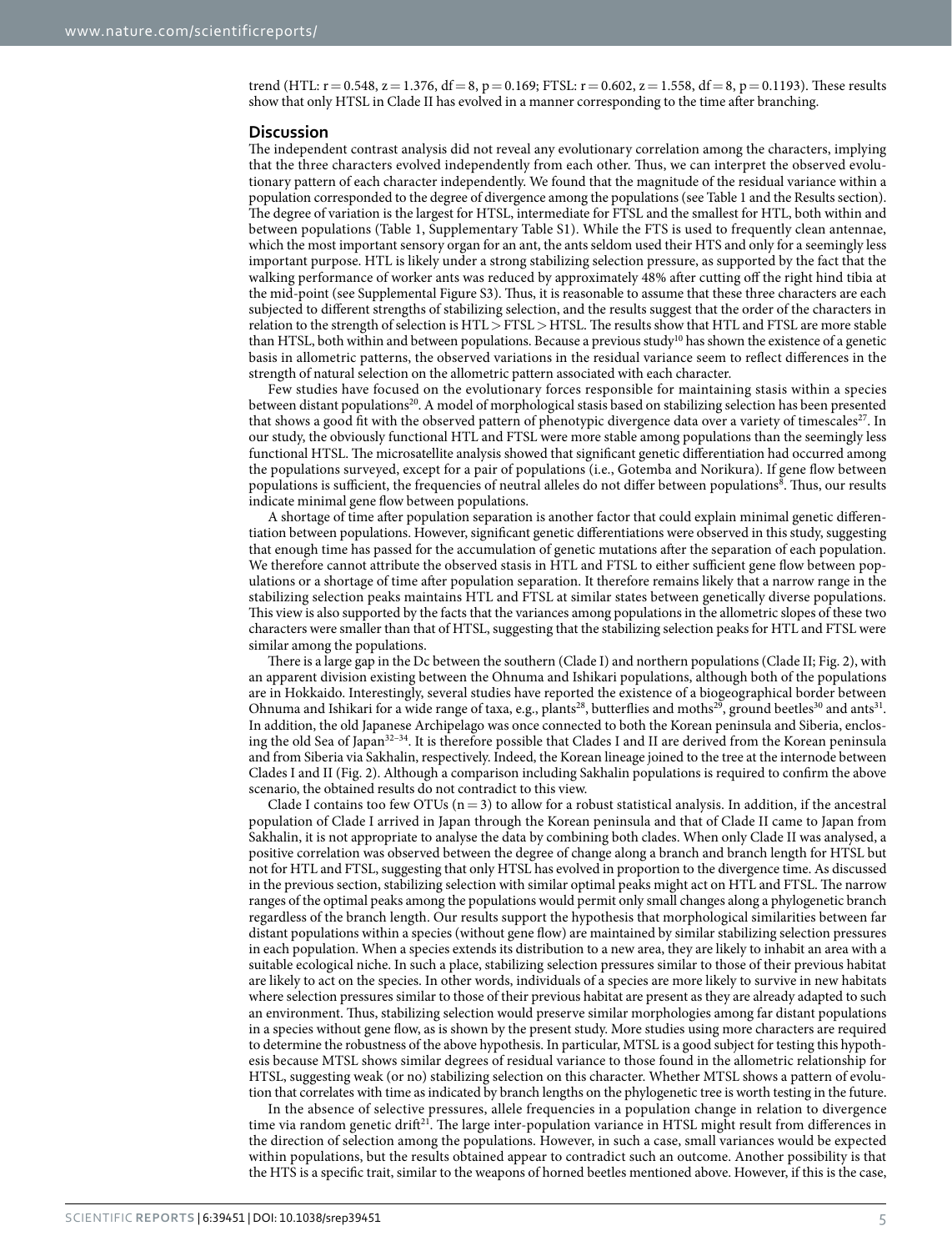evolutionary changes would not show a time-dependent pattern. All of the results obtained for HTSL (seemingly less functional importance, large residual variances within and among the populations, and the time-dependent manner of evolutionary change) support the idea that HTSL has been affected by random genetic drift. Additional empirical investigations on the evolutionary forces that generate diversity and similarity among populations need to be undertaken.

#### **Methods**

**Study organism.** The ants used in this study, *Formica truncorum* (Fabricius) and *F. yessensis* (Forel), have huge polygynous colonies consisting of numerous adjacent nests that are shared by all colony members<sup>35</sup>. New queens mate with males on the ground without nuptial flights and then return to their natal nests<sup>36</sup>. Thus, population density is expected to be high $37,38$ . In Japan, red wood ants inhabit high elevations, and most populations are geographically isolated. Thus, gene flow between populations is expected to be minimal. Taken together, these characteristics imply that these ants are well suited for use in the study of character evolution.

**Species identification.** *F. yessensis* is found in southwestern Hokkaido and the highlands of Honshu in Japan, on the Korean peninsula and in Taiwan, while the range of *F. truncorum* extends from northeastern Hokkaido to Europe<sup>[39](#page-8-21)</sup>. The criterion used for the identification of these species was the number of hairs on the hind tibia<sup>39</sup>. However, in Hokkaido, the existence of a geographical cline was observed among populations for this character (F. Ito, pers. com.). Thus, the current classification seems to be fragile. If each *F. yessensis* and *F. truncorum* population is reproductively well-isolated, we should detect a clear genetic differentiation between the two species when the geographic distances among populations is controlled for. This hypothesis was tested statistically using a partial correlation analysis. We assigned a pseudo-species distance to each population pair (0 to pairs of the same pair and 1 to pairs of different species). Then, Kendall's partial rank correlations between the species distances and genetic distances were calculated while controlling for geographic distances.

Using mitochondrial DNA sequences, we also conducted a phylogenetic analysis among the populations to test whether combining the data was possible (see the Results section for details). When no clear genetic differentiation was found between *F. truncorum* and *F. yessensis*, we considered it is reasonable to combine data for these two species for Far-East populations.

**Sample collection.** Five populations of each species were collected in Far-East Asia (see Fig. S1 in Supplementary Information). Except for the Korean populations, more than 100 workers were collected from 10 nests at each locality from 1999 to 2002. We were unable to collect samples from 10 nests in Korea, as there were only a few nests at the collection sites. Approximately half of the ants collected from each nest were preserved in a 10-ml glass vial filled with 75% ethanol for measurements of morphological characters, while the remaining ants were preserved in acetone for DNA analyses. The workers of both species are continuously polymorphic and do not have morphologically distinct subcastes<sup>40</sup>, which implies that all workers follow a single allometric growth pattern. Considerable care was taken to collect ants belonging to all size ranges at each sampling site.

For additional experiments and measurements, we collected 50 workers of various sizes from the Ishikari population on September 6, 2016.

**Measurement of morphological characters.** We measured the following four characters, the tibial spur (FTS) length of the right foreleg (FTSL), the tibial spur (HTS) length of the right hind leg (HTSL), the tibial length of the right hind leg (HTL) and head width (HW) (see Supplementary Fig. S2). For the additional samples, we also measured the tibial length of the right middle leg (MTSL) in addition to the above four characters. HW was used as an index of body size because this character was found to be the most isometric for PC1 in a principal component analysis using all the four characters (see ref [24](#page-8-7). p203–205).

Preliminary observations using many ants from multiple populations showed that the FTS is used frequently by the ants to clean their antennae, while the MTS and HTS have no apparent function except for the HTS being rarely used to scratch the back surface of the abdomen, where no specific organ exists. We observed 10 *F. yessensis* workers collected from the Ishikari population for an hour and recorded the frequency of FTS and HTS use.

We measured the four characters (FTSL, HTSL, HTL and HW) of 30 workers from each of the 10 nests in each population. The head and right leg of each collected worker were removed from the body, and each character was measured to the nearest 0.001mm using a binocular microscope (SZH-ILLD, Olympus, Tokyo, Japan) fitted with an ocular micrometer. The measurements were ln-transformed to allow for comparisons between characters with different mean variances<sup>41</sup>. For the additional samples, the removed heads and legs from each of the 50 workers collected were adhered to a glass slide and photographed with a scale (1 mm). The size of each character was measured to the nearest 0.001 mm using ImageJ ver. 1. 5. 1F software to analyse the photographs.

**Evaluation of morphological differences among populations.** Since both the species are continuously polymorphi[c40,](#page-8-22) the mean values and variances of the measured characters could not be compared directly to evaluate morphological differences among the populations. Because the three characters (FTSL, HTSL and HTL) of interest are considered to exhibit an allometric growth pattern relative to body size, the slope of the allometric equation relative to HW can be used as an index that characterizes each population. The allometric slope was calculated for each colony in each population and was used to compare the populations. Furthermore, we assessed the correlation between the allometric slopes for each character and the latitudes of the collection sites to examine the relationship between the allometric relationships and geographic clines.

**Strength of allometric constraints for each character.** To examine the strictness of the allometric constraints for the characters examined, we calculated the variances in the residuals relative to the allometric line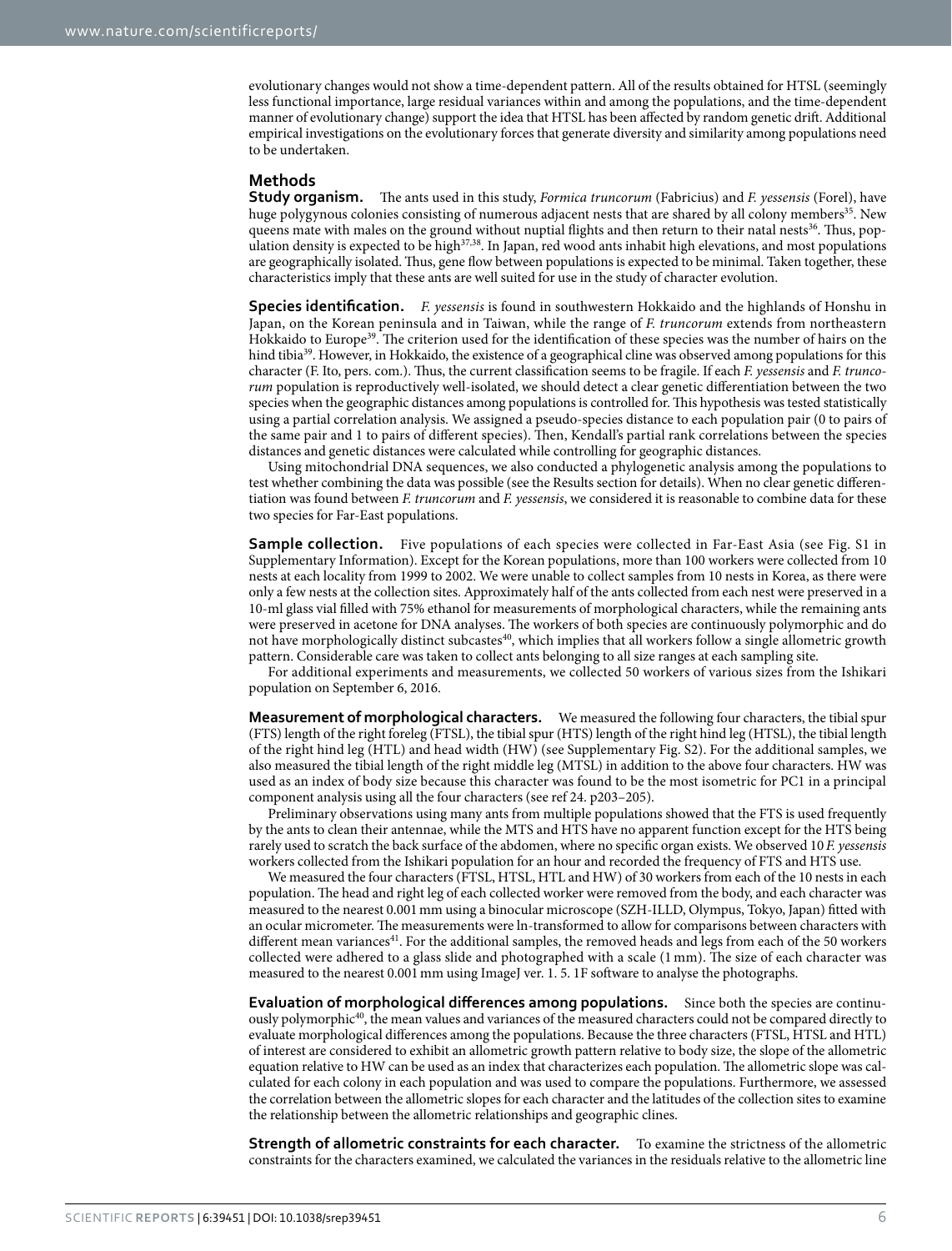for each character in each colony from each population. When a character has a strong allometric constraint, the residual variance is expected to be small and vice vers[a41–43](#page-8-23). Thus, the magnitude of the residual variance was used as an index of the strength of selection.

**Preparation of DNA.** We used two types of genetic information to generate phylogenies for the populations, mitochondrial DNA (mtDNA) sequences and allele frequencies of genomic microsatellite loci. A DNA extraction kit (DNeasy Tissue Kit, Qiagen) was used to prepare DNA for mtDNA sequencing. Genomic DNA for microsatellite analyses was prepared using a modified Chelex method<sup>44</sup>. A leg of each acetone-preserved specimen was placed in a 1.5-ml microcentrifuge tube along with liquid nitrogen and was crushed, and total DNA was extracted. In the Chelex extraction, the crushed leg was incubated in  $250 \mu$  of Chelex solution (10% Chelex resin (Bio-Rad) in Tris-EDTA (pH 8.0) buffer) containing 5 μl of Proteinase K solution (20mg/ml) for 12hrs at 55 °C. After the incubation, samples were boiled at 95 °C for 5 min to inactivate the proteinase.

**Analysis of mtDNA.** We sequenced a section (1041 nt) of the cytochrome oxidase subunit I (COI) gene encoded on the mtDNA. The target region was amplified via PCR using the primer pair CI13 and CI24[45](#page-8-25) and was sequenced using a cycle sequencing kit (DMTS Quick Start Kit, Beckman and Coulter) with an automated sequencer (CEQ2000, Beckman and Coulter). The phylogeny was reconstructed using three methods, Bayesian inference (Bayes)<sup>[46](#page-8-26),[47](#page-8-27)</sup>, maximum parsimony (MP) and neighbour-joining (NJ)<sup>[48](#page-8-28)</sup> using Mr. Bayes (ver. 3.2.1)<sup>46</sup> or PAUP\* (ver. 4.0b10[\)49.](#page-9-0) *Formica (Coptoformica) exsecta* from Finland and *Formica (s str.) pratensis* from Germany were used as far and near outgroups, respectively. *F. truncorum* from Finland was also included in the analysis to determine the relationship between Japanese *F. yessensis* and *F. truncorum* populations.

**Microsatellite analysis.** We used four polymorphic microsatellite loci (Fy3, Fy4, Fy7 and Fy13) to characterize the genetic composition of the populations. The primer sequences and amplification conditions have been published elsewhere<sup>50</sup>. For microsatellite genotyping, we sampled approximately 10 workers from each nest. A total of 911 workers were genotyped at the four loci using polyacrylamide gel electrophoresis with silver stain-ing<sup>50[,51](#page-9-2)</sup>. We used the optimal number of PCR cycles for each locus<sup>[50](#page-9-1)</sup> to prevent incorrect genotyping due to the occurrence of 'phantom' alleles caused by too many PCR cycles<sup>[52](#page-9-3)</sup>. To avoid misinterpreting the genotypes of the individuals examined, we applied a mixture of known alleles to the lanes on both sides of each gel.

Genetic differentiation among populations was examined via an analysis of molecular variance using Arlequin ver. 2.000[53.](#page-9-4) We sampled multiple workers from each nest for the genetic analysis. Given a mother-daughter (queen-worker) structure within nests, the sampling of multiple workers from a nest may result in pseudoreplication in the statistical tests. However, both *F. yessensis* and *F. truncorum* are highly polygynous, and because workers move freely between nests<sup>35</sup>, ants from adjacent nests can be considered to form a homogeneous population. Indeed, previous studies using highly polydomous *Formica (s str.)* spp. have shown that relatedness is not different from zero within castes (queens or workers) in nests<sup>[37,](#page-8-19)54</sup>. To confirm this, the relatedness among workers in a nest was estimated for all the populations using microsatellite data. If the average relatedness between workers in a nest is not different from zero, our sampling regime would indicate that workers' genotypes reflect queens' genotypes. We used RELATEDNESS ver. 5.0.8 to calculate the relatedness between workers. Furthermore, we adopted a severe significance level  $(p= 0.001)$  in this analysis to account for any concerns related to artificial decreases in p-values.

In the phylogenetic analysis, we employed the chord distance  $(Dc)^{55}$  as a measure of the genetic distance between populations because, compared with other measures of genetic distances, Dc accommodates disturbances, such as fluctuations in population size, changes in allele number due to mutations and difference in the degree of genetic differentiation between populations<sup>[55](#page-9-6)</sup>. The Dc values were calculated using Gendist (PHYLIP, ver.3.5c)<sup>56</sup>. The NJ tree with by-locus bootstrap values for each node was reconstructed using the Neighbor and Seqboot programs in the PHYLIP package<sup>[56](#page-9-7)</sup>.

**Reconstruction of ancestral character states.** We used the random Ornstein-Uhlenbeck model described by Kutsukake & Innan<sup>26</sup> to reconstruct the ancestral state of each character. For each reconstruction trial, we generated random values for the simulation parameters as follows: the strength of stabilizing selection ( $α$ ) from a uniform distribution on the interval  $(0, 1)$ , the adaptive optimum state  $(β)$  and the state of the most recent common ancestor (MRCA) from a uniform distribution on the observed interval of the character, and the base-line evolutionary rate per branch length unit from a uniform distribution on the interval (1–4,000). Then, using the parameter values, we simulated the evolution of the phenotype on the entire tree and calculated a log-likelihood value based on a comparison of the estimated and observed phenotypes. We repeated this trial for 100,000 parameter sets and selected the best 100 trials that showed higher likelihoods than the other trials. The ancestral state of each branching point was estimated as the average of these 100 results. The amount of change along a phylogenetic branch was calculated for all branches, and its correlation to branch length was examined for each character. In addition, the evolutionary correlation among the characters used were then examined using the independent contrast method<sup>24</sup> to control for effects of phylogenetic structure<sup>[57](#page-9-8),[58](#page-9-9)</sup>.

#### **References**

- <span id="page-7-0"></span>1. Baker, A. J. Genetic and morphometric divergence in ancestral European and descendant New Zealand populations of chaffinches (*Fringilla coelebs*). *Evolution* **46,** 1784–1800 (1992).
- 2. Harris, R. N., Fondacaro, J. V. & Kasbohm, L. A. Local variation in the genetic basis of morphological traits in the salamander *Ambystoma talpoideum*. *Evolution* **49,** 565–569 (1995).
- 3. Losos, J. B., Warheit, K. I. & Shoener, T. W. Adaptive differentiation following experimental island colonization in *Anolis* lizards. *Nature* **387,** 70–73 (1997).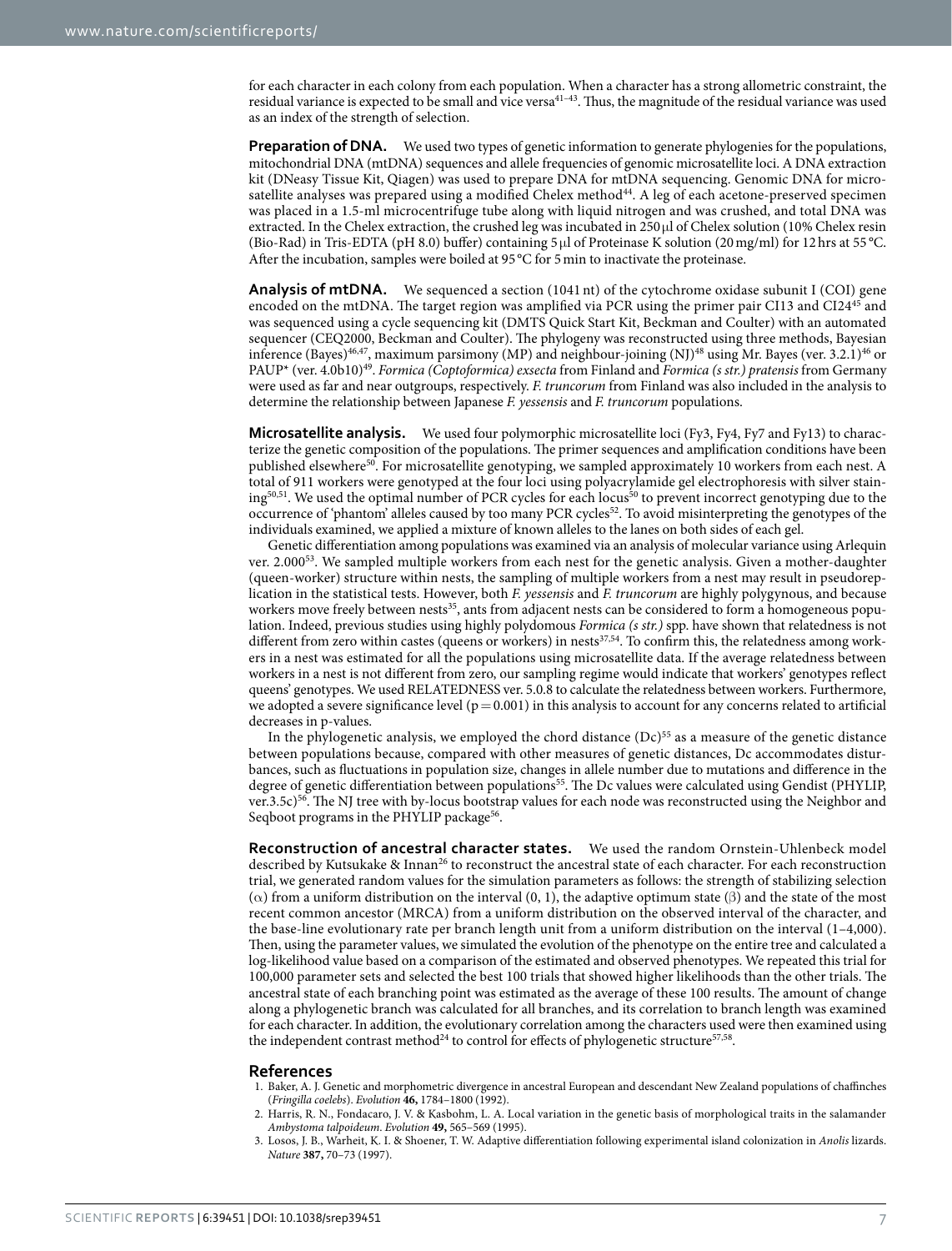- 4. Reznick, D. N., Shaw, F. H., Rodd, F. H. & Shaw, R. G. Evaluation of the rate of evolution in natural populations of guppies (*Poecilla reticulata*) *Science* **275,** 1934–1937 (1997).
- 5. Stockwell, C. A. & Weeks, S. C. Trancelocations and rapid evolutionary responses in recently established populations of western mosquitofish (*Gambusia affinis*). *Anim Conservation* **2,** 103–110 (1999).
- 6. Tregenza, T., Pritchard, V. L. & Butlin, R. K. Patterns of trait divergence between populations of the meadow grasshopper, *Chorthippus parallelus*. *Evolution* **54,** 574–585 (2000).
- 7. Downes, S. J. & Adams, M. Geographic variation in antisnake tactics: the evolution of scent-mediated behavior in a lizard. *Evolution* **55,** 605–615 (2001).
- <span id="page-8-11"></span>8. Hoekstra, E., Drumm, K. E. & Nachman, M. W. Ecological genetics of adaptive color polymorphism in pocket mice: Geographical variation in selected and neutral genes. *Evolution* **58,** 1329–1341 (2004).
- 9. Kärkkäinen, K., Løe, G. & Ågren, J. Population structure in *Arabidopsis lyrata*: Evidence for divergent selection on trichome production. *Evolution* **58,** 2831–2836 (2004).
- <span id="page-8-1"></span>10. Tomkins, L. & Brown, G. S. Population density drives the local evolution of a threshold dimorphism. *Nature* **431,** 1099–1103 (2004).
- 11. Schemske, D. W. & Bierzychudek, P. Spatial differentiation for flower color in the desert annual *Linanthus parryae*: Was Wright right? *Evolution* **61,** 2528–2543 (2007).
- <span id="page-8-0"></span>12. Hendry, A. P., Taylor, E. B. & McPhail, J. D. Adaptive divergence and the balance between selection and gene flow: Lake and stream stickleback in the misty stream. *Evolution* **56,** 1199–1216 (2002).
- 13. Hendry, A. P. & Kinnison, M. T. The pace of modern life: Measuring rates of contemporary microevolution. *Evolution* **53,** 1637–1653 (1999).
- 14. Sambatti, J. B. M. & Rice, K. J. Local adaptation, patterns of selection, and gene flow in the californian serpentine sunflower (*Helianthus exilis*). *Evolution* **60,** 696–710 (2006).
- <span id="page-8-2"></span>15. Galloway, L. F. & Fenster, C. B. Population differentiation in an annual legume: local adaptation. *Evolution* **54,** 1173–1181 (2000).
- 16. Hilton, G. M., Lilliendahl, K. & Solmundsson, J. Geographic variation in the size of body organs in seabirds. *Func. Ecol*. **14,** 369–379 (2000).
- 17. Byars, S. G., Papst, W. & Hoffmann, A. A. Local adaptation and cogradient selection in the alpine plant, *Poa hiemata*, along a narrow altitudinal gradient. *Evolution* **61,** 2925–2941 (2007).
- 18. Grant, P. R. & Grant, B. R. Predicting microevolutionary responses to directional selection on heritable variation. *Evolution* **49,** 241–251 (1995).
- 19. Reimchen, T. E. & Nosil, P. Temporal variation in divergent selection on spine number in threespine stickleback. *Evolution* **56,** 2472–2483 (2002).
- <span id="page-8-3"></span>20. Zeh, D. W. & Zeh, J. A. When morphology misleads: Interpopulation uniformity in sexual selection masks genetic divergence in harlequin beetle-riding pseudoscorpion populations. *Evolution* **48,** 1168–1182 (1994).
- 21. Kimura, M. *The Neutral Theory of Molecular Evolution*. Cambridge Univ. Press., Cambridge 1983).
- <span id="page-8-6"></span><span id="page-8-5"></span><span id="page-8-4"></span>22. Roff, D. A. *Evolutionary quantitative genetics*. (Chapman and Hall, New York 1997).
- 23. Edmands, S. & Harrison, J. C. Molecular and quantitative trait variation within and among populations of the intertidal copepod *Tigriopus californicus*. *Evolution* **57,** 2277–2285 (2003).
- <span id="page-8-7"></span>24. Harvey, P. H. & Pagel, M. D. *The comparative method in evolutionary biology*. (Oxford Univ. Press, Oxford. 1991).
- <span id="page-8-8"></span>25. Okada, Y., Fujisawa, H., Kimura, Y. & Hasegawa, E. Morph-dependent form of asymmetry in mandibles of the stag beetle *Prosopocolius inclinatus* (Coleoptera: Lucanidae). *Ecol. Entomol*. **33,** 684–689 (2008).
- <span id="page-8-9"></span>26. Kutsukake, N. & Innan, H. Simulation-based likelihood approach for evolutionary models of phenotypic traits on phylogeny. *Evolution* **67-2.** 355–367 (2012).
- <span id="page-8-10"></span>27. Hansen, T. E. & Houle, D. Evolvability, stabilizing selection, and the problem of stasis. In *Phenotypic integration*. (eds Pigliucci, M. & Preston, K. 130–150 (Oxford University Press, Oxford 2004).
- <span id="page-8-12"></span>28. Fukuda, I., Hiraizumi, Y., Narise, Y. & Kurabayashi, M. Evolution and variation in Trillium, VI. Migrations among natural populations of *T. kamtschaticum* across the Ishikari depression. *Evolution* **14,** 224–231 (1960).
- <span id="page-8-13"></span>29. Inomata, T. *Keys to the Japanese butterflies in natural color*. (in Japanese) (Hokuryukan, Tokyo 1990).
- <span id="page-8-14"></span>30. Kimoto, S. & Yasuda, N. *Pedestrian insects in Hokkaido*. (in Japanese) (Tokai Univ. Press, Tokyo 1995).
- <span id="page-8-15"></span>31. Terayama, M. Structure of ant communities in east Asia I. regional differences and species richness. *Bull. Biogeogr. Soc. Japan* **47,** 1–17 (in Japanese) (1992).
- <span id="page-8-16"></span>32. Otofuji, Y., Itaya, T. & Nei, M. Rapid rotation of sourthwest Japan-palaeomagnetism and K-Ar age of Miocene volcanic rocks of sourthwest Japan. *Geophys. J. Int*. **105,** 397–405 (1991).
- 33. Otofuji, Y., Kambara, A., Matsuda, T. & Nohda, S. Counterclockwise rotation of Northeast Japan: Paleomagnetic evidence for regional extent and timing of rotation. *Earth Planet Sci. Lett.* **121,** 503–518 (1994).
- 34. Tominaga, O., Su, Z. H., Kim, C. G., Okamoto, M., Imura, Y. & Osawa, S. Formation of the Japanese Carabina fauna inferred from a phylogenetic tree of mitochondrial ND5 gene sequences (Coleoptera, Carabidae). *J. Mol. Evol.* **50,** 541–549 (2000).
- <span id="page-8-17"></span>35. Higashi, S. & Yamauchi, K. Influence of a supercolonial ant *Formica (Formica) yessensis* Forel on the distribution of other ants in Ishikari coast. *Jpn. J. Ecol.* **29,** 257–264 (1979).
- <span id="page-8-18"></span>36. Ito, M. & Imamura, S. Observations on the nuptial flight and internidal relationship in a polydomous ant, *Formica yessensis* Forel. *J. Fac. Sci. Hokkaido Univ. Ser. VI, Zool*. **19,** 681–694 (1974).
- <span id="page-8-19"></span>37. Sundström, L. Genetic relatedness and population structure in *Formica truncorum* Fabr. (Hymenoptera: Formicidae). *Actes Coll. Ins. Soc*. **5,** 93–100 (1989).
- <span id="page-8-20"></span>38. Sundström, L. Genetic population structure and sociogenetic organization in *Formica truncorum* (Hymenoptera; Formicidae). *Behav. Ecol. Sociobiol.* **33,** 345–354 (1993).
- <span id="page-8-21"></span>39. Imai, H. T., Kihara, A., Kondoh, M., Kubota, M., Kuribayashi, S., Ogata, K., Onoyama, K., Taylor, R. W., Terayama, M., Tsukii, Y., Yoshimura, M. & Ugawa, Y. *Ants of Japan*. (Gakken, Tokyo 2003).
- <span id="page-8-22"></span>40. Higashi, S. Worker polyethism related with body size in a polydomous red wood ant, *Formica yessensis* Forel. *J. Fac. Sci. Hokkaido Univ. Ser. VI, Zool*. **19,** 695–705 (1974).
- <span id="page-8-23"></span>41. Tatsuta, H. & Akimoto, S. Variability in phenotypic covariance structure of female genitalia in the Brachypterous grasshopper *Podisma sapporensis* (Orthoptera: Acrididae: Podisminae). *Ann. Entomol. Soc. Am.* **93,** 127–132 (2000).
- 42. Nei, M. *Molecular Evolutionary Genetics*. (Columbia Univ. Press., New York 1987).
- 43. Cregg, S. M., Degnan, S. M., Moritz, C., Estoup, A., Kikkawa, J. & Owens, P. F. Microevolution in island forms: The role of drift and directional selection in morphological divergence of a passerine bird. *Evolution* **56,** 2090–2099 (2002).
- <span id="page-8-24"></span>44. Walsh, P. S., Metzger, D. A. & Higuchi, R. Chelex-100 as a medium for simple extraction of DNA for PCR-based typing from forensicmaterial. *Biotecniques* **10,** 506–513 (1991).
- <span id="page-8-25"></span>45. Hasegawa, E., Tinaut, A. & Ruano, F. Molecular phylogeny of two slave-making ants: *Rossomyrmex* and *Polyergus* (Hymenoptera: Formicidae). *Ann. Zool. Fennici* **39,** 267–271 (2001).
- <span id="page-8-27"></span><span id="page-8-26"></span>46. Huelsenbeck, J. P. & Ronquist, F. MrBayes: Bayesian inference of phylogenetic trees. *Bioinformatics* **17,** 754–755 (2001).
- 47. Huelsenbeck, J. P., Ronquist, F., Nielsen, R. & Bollback, J. P. Bayesian inference of phylogeny and its impact on evolutionary biology. *Science* **294,** 2310–2314 (2001).
- <span id="page-8-28"></span>48. Saitou, N. & Nei, M. The neighbor-joining method: a new method for reconstructing phylogenetic trees. *Mol. Biol. Evol.* **4,** 406–425 (1987).